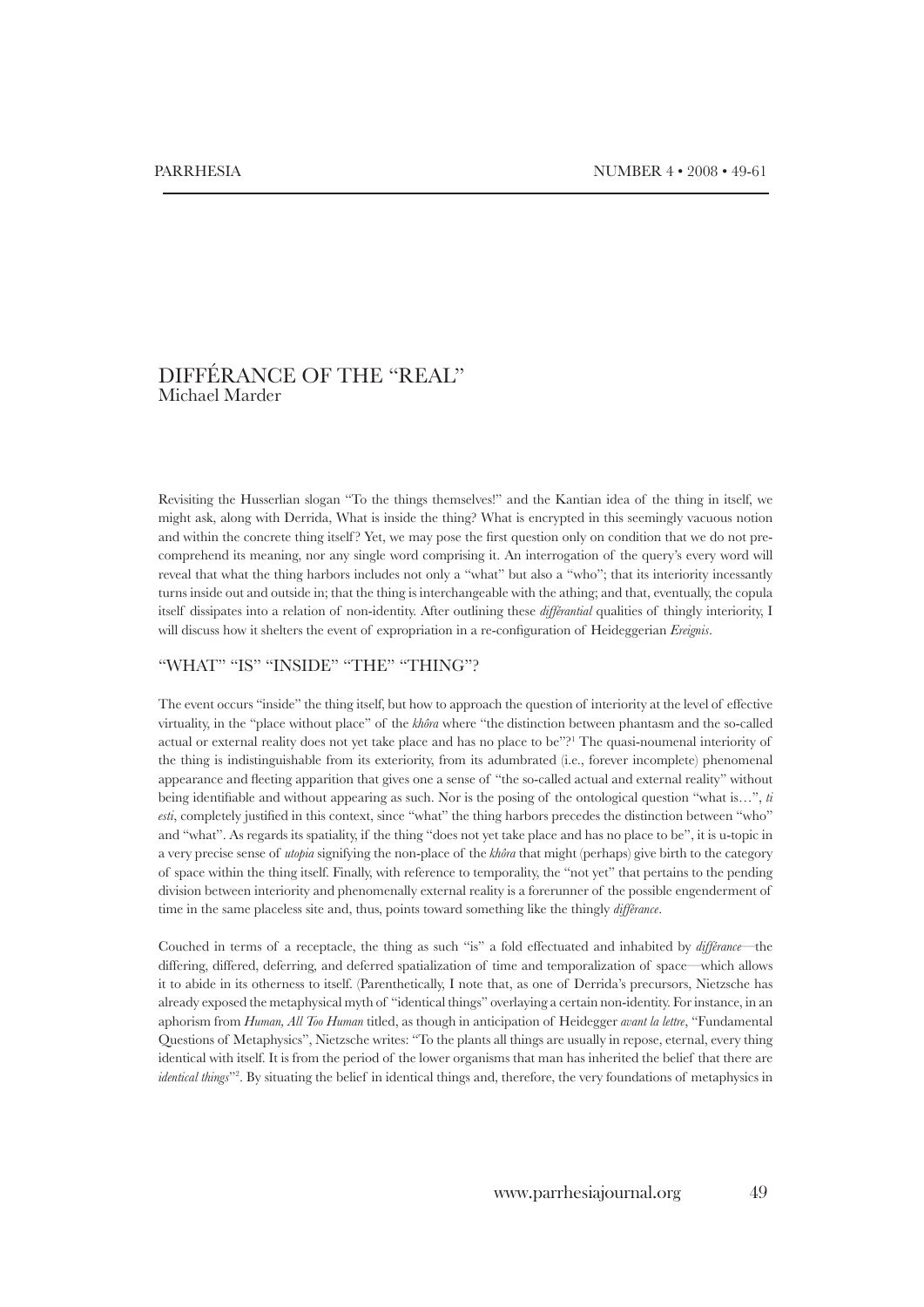the midst of what could be termed "a vegetative state of thinking", Nietzsche not only historicizes metaphysical notions and transgresses their conceptual boundaries, including the borders between plants and animals (in "lower organisms"), or between consciousness ("belief ") and the thing, but also brings to the boiling point of excessive literalness the *naturalized perspective* that shields this thinking.)

As Derrida himself puts it, "*différance*, which (is) nothing, is (in) the thing itself. It is (given) in the thing itself. It (is) in the thing itself. It, *différance*, the thing (itself) [*La différance, qui n'(est) rien, est (dans) la chose même. Elle est (donnée) dans la chose même. Elle (est) la chose même. Elle, la différance, la chose (même)*]"3 . To translate this passage's fast locution: the emptying of *différance* "which (is) nothing" virtually fills the thing to the point of merging with it above and beyond the copula, but the identity of the thing and *différance*—"It, *différance*, the thing (itself)"—is a non-identity, the congenital splitting of the thing that is never, strictly speaking, itself. The successive bracketing of the copula (is), the preposition (in), and the evidence (given) that culminates in the parenthesizing of identity (itself), draws inspiration from phenomenological reduction whose goal it is to extract from the thing itself its very essence, which, for Derrida, is nothing but non-essence, the nothing<sup>4</sup>. In this sense, the thing points toward a pre-ontological figure of the expropriation of essence and is, thus, prepares the event of such expropriation in everything it receives, welcomes, suffers, undergoes, experiences. Thus, *différance* affects and infects both the seemingly vacuous concept of the thing, which retains non-identity and the impossibility of arriving at the "thing itself " as well as concrete things that present themselves in the manner of adumbration (or what Nietzsche terms "perspectivalism") without becoming fully given or present.

*Différance* is a mark of the mark or of the sign, and the problem of *différance* is, first and foremost, a problem of signification. According to the conventional model of signification outlined in *Margins of Philosophy*, the "sign is usually said to be put in the place of the thing itself, the present thing, "thing" here standing equally for meaning or referent [*Le signe, dit-on couramment, se met à la place de la chose même, de la chose présente, 'chose' valant ici aussi bien pour le sens que pour le réfèrent*]. The sign represents the present in its absence. It takes the place of the present"<sup>5</sup>. But when the thing no longer secures the production of meaning, when *différance* "which (is) nothing" in actuality internally afflicts it, when it gives place without occupying any, then the old model of signification becomes outdated and the thing supplants itself as other, signifies and remarks itself, disseminating the functions of "meaning or referent". As long as the sequence of its self-remarking is ongoing, the thing will not coincide with itself, will not arrive at its proper, self-identical limit<sup>6</sup>. The thing impregnated with *différance* will contain, without delimiting it, the principle of signification. The bracketing of givenness that instantaneously gives and withdraws the given will allow itself to be internally supplanted, welcoming and non-synchronously coexisting with that which supplants it: "*What broaches the movement of signification is what makes its interruption impossible. The thing itself is a sign* [La chose même est un signe]<sup>"7</sup>. The thing in itself is ecstatic, outside itself in itself, other (even) to itself.

Whereas the thing remarks and retraces itself, it remains, for us, a "*sujet intraitable*"<sup>8</sup> , an untreatable, untraceable subject, or, colloquially, someone or something one finds impossible to deal with. Augmenting the deconstruction of the existential/categorial dualism, Derrida argues in a text as early as "Violence and Metaphysics" that what "the things share here with others, is that something within them too is always hidden, and is indicated only by anticipation, analogy, and appresentation [*que les choses partagent ici avec autrui, c'est que quelque chose en elles se cache aussi toujours et ne s'indique que par anticipation, analogie et apprésentation*]"<sup>9</sup> . Because both things and human others partake of this inaccessible, secret interiority<sup>10</sup> infinitely deferred in time and space, Derrida levels a criticism against Levinasian "transcendental violence" that, despite Levinas's own philosophical commitments, circumscribes the field of alterity to the otherness of another person. The alterity of the thing that remarks itself prior to the intervention of any "external" system of signification implies that the latter can indicate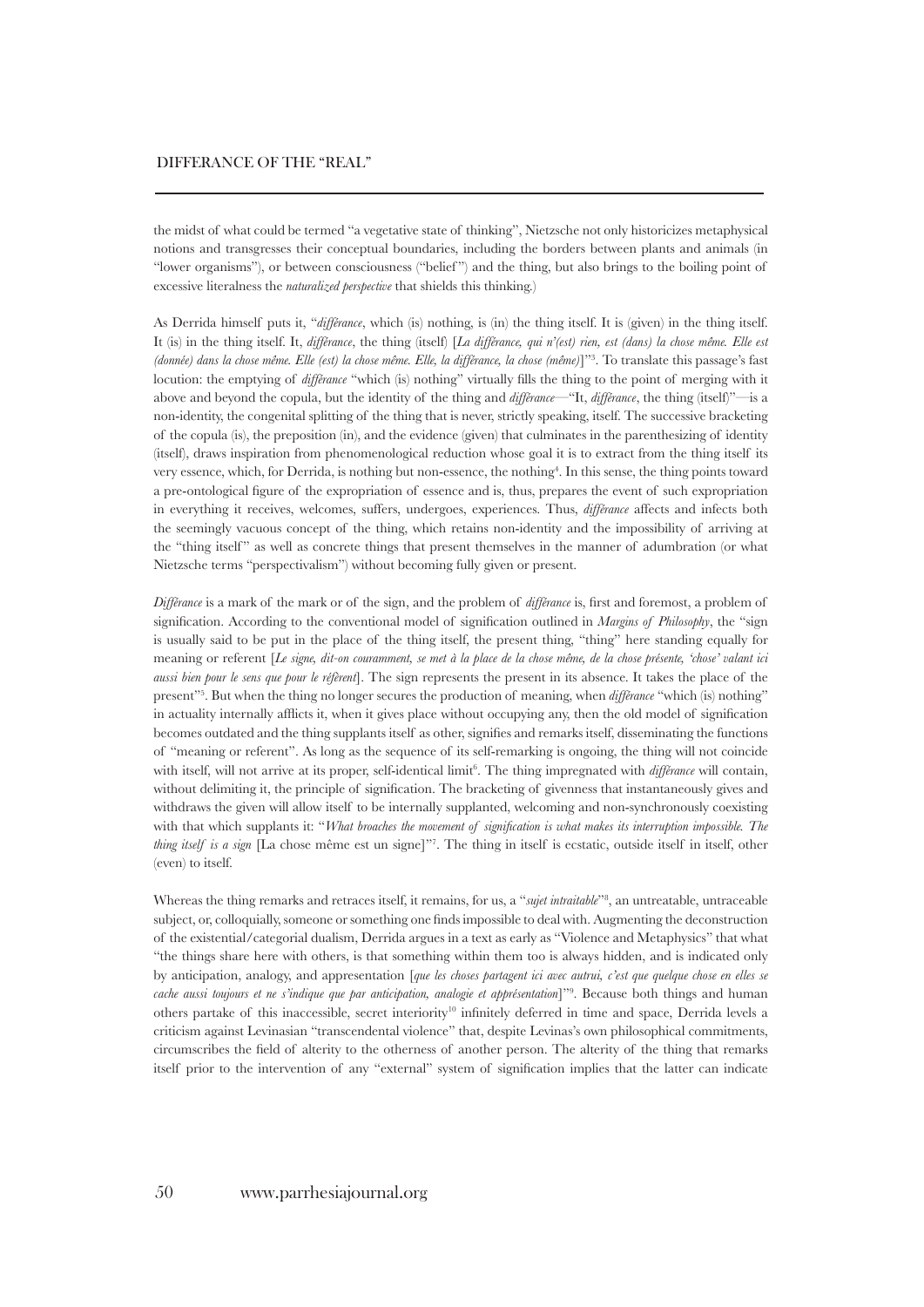things only obliquely if it is to respect its own quasi-transcendental condition of possibility, namely, that which is hidden and withdrawn in the thing itself (*différance*). As a result, this Kantian word, "respect" due to the other person, the word that frequently crops up in Derrida's writings on Levinas, will describe, among other things, one's practical, relational attitude to the alterity of the thing. The thing in itself is not a noumenal dead-end, but an end in itself<sup>11</sup>.

This is not to say that, *mutatis mutandis*, the other is reducible to a thing, let alone to a transcendental Thing. The other is both a thing and not a thing: "the other as *res* is simultaneously less other (not absolutely other) and less 'the same' than I [*l'autre comme* res *est à la fois moins autre (non absolument autre) et moins 'le même' que moi*]"12. From a strictly phenomenological perspective, the quality common to others and to things is that, unlike objects, they do not—indeed, cannot—expose themselves to me in their entirety. The volume of the thing eclipses a considerable portion of its surface from my view and necessitates a completion of the given "by anticipation, analogy, and appresentation" of the yet invisible outlines. In the same argumentative vein, the interiority of the other is inaccessible to me from the unique standpoint available to this interiority alone, regardless of the exposure of his denuded face. It will be objected that whereas I can turn the thing around or change my spatial position in relation to it in order to inspect some, though not all, of its temporarily hidden dimensions, the other's interiority defies all provisional visibility. But, having registered this objection, one would be unable either to exclude the thing from or to include it in the field of alterity without fatefully altering and, even, contravening this field. Less other than another person, the alterity of the thing might provide the materials for the operations and manipulations of consciousness. More other, or, in Derrida's words, "less 'the same'", it is not another "I", but something foreign to *the formal structure of consciousness* which, in each case, is filled with an infinite variety of heterogeneous contents, however inaccessible they are from the standpoint of a single subject. Both less other and less "the same", the thing is the indwelling of *différance*.

Decades later, the "a" of *différance* will silently resurface in connection to the thing and its other who/that inhabits it. In *Specters of Marx* Derrida writes: "Nominalism, conceptualism, realism: all of this is routed by the Thing or the Athing called ghost [*Nominalisme, conceptualisme, réalisme, tout cela est mis en déroute par la Chose ou l'Achose nommée fantôme*]. The taxonomic order becomes too easy, at once arbitrary and impossible"13. The "Thing or the Athing" impregnates with difference and non-identity the three mutually exclusive"-isms" that respond to the problem of universality. But how does it guide or direct them, if they branch off in contrary directions (e.g., nominalism could be justifiably called the "opposite" of realism)? The secret is that by properly routing these currents of thought, the thing—in its interchangeability with the athing—re-routs, diverts, and disconcerts them, makes them flee. And, indeed, the most noteworthy feature of this passage is that the thing is interchangeable with its other, with the athing which fetishistically substitutes for it thanks to the disjunctive conjunction "or" reminiscent of the "or" that has stood between the thing and the person on the indeterminate fork of the event of Francis Ponge. The ingenuity of this substitution is that it is, literally, imperceptible to the ear, since, in French, *la Chose* sounds exactly like *l'Achose* the moment the "*a*" of the definite article migrates into the privative "*a*" of the noun. Hence, with the phonic self-annulment of the article, the conceptual unity of *the*  thing dissipates. "The" thing is not the thing itself; it, itself, is a non-thing.

We might ask what it would mean to follow Derrida's indeterminate thing  $\ell$  athing emancipated from the order of knowledge there, where another indeterminacy comes to inscribe itself into the verb "to follow" (*suivre*), rendering it indistinguishable from the verb "to be" in the first person singular. How do we (how do *I*) come to accommodate *différance*, following or, indeed, becoming the double movement of thingification and a-thingification? In the *La Chose* seminar, Derrida playfully undermines the traditional humanist-idealist contention, "*je ne suis pas une chose*"14 (JDP 13/1). This statement may be translated as "I am not a thing", but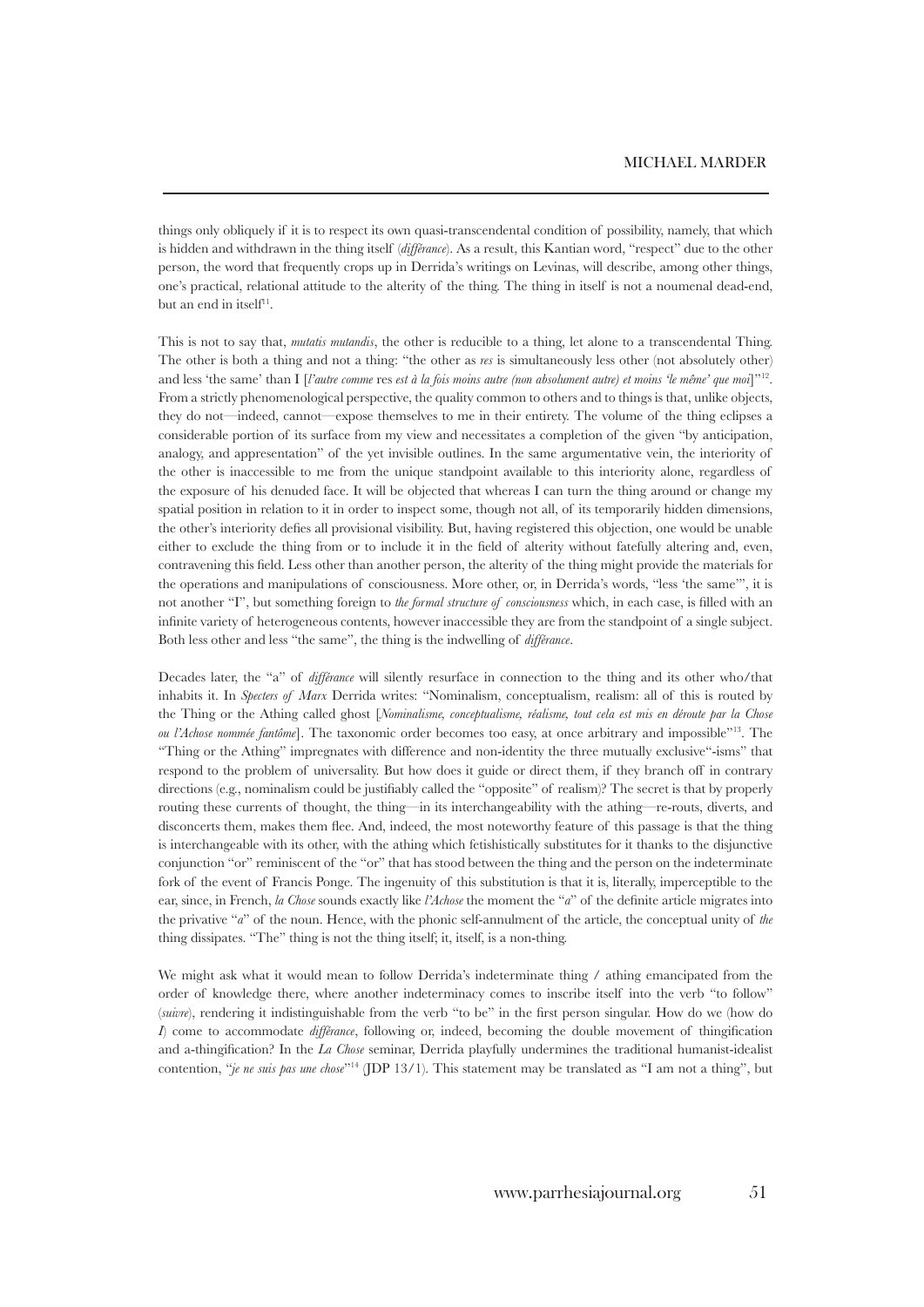also as "I do not follow a thing", or "I cannot keep up with the thing". I am unable to keep up with it because it constantly escapes from me by becoming-other to my intentional grasp, but also because it includes me in its virtual interiority that accommodates the "who" and the "what", the animate and the inanimate. In line with the logic of de-distancing, the thing stands for the absolute nearness and proximity that remain the farthest, which means that the closer I come to it, the more briskly it flees from me. And, vice versa, the one who attempts to absolve or separate oneself from it, uttering, for instance, "I am *not* a thing", is immediately incorporated into the thing, which is interchangeable with its other.

In the aural and conceptual registers, where *la Chose* is *la Chose* and *la Chose* is *l'Achose*, the opposition between the thing and its other assumes the veneer of a tautology. It does not subsist as an opposition, for, if it did, it would have immediately transformed the thing into another object standing against and available to consciousness<sup>15</sup>. At the same time and all the more imperceptibly, the thing indistinguishable from its opposite loses itself, disseminates the "principle" of its thinghood (e.g. causality) in objectivity and subjectivity alike. The nonidentity of the Thing "itself" exposes itself only graphically, but the price paid for this exposure is a ghostly incarnation of the name in the nameless (the routing of nominalism) and, again, of the thing in the subjectobject dyad. Cited directly, without detours, head-on, the indeterminate spatiality of thinghood passes into the most rigid and determinate opposition of objectivity<sup>16</sup>.

The singular event of the thing that virtually happens in these pages citing or naming the thing by the word "phantom" holds together but avoids synthesizing homophony and heterography, phonic sameness and graphic difference. Consequently, this event places its bets on—to paraphrase Hegel's enunciation of the identity between identity and non-identity—the difference between difference and non-difference, on the same and the other said or uttered in the same breath, pronounced as the same and inscribed as the other. Circumventing and routing the *principium contradictionis* which subtends conceptualism, nominalism and realism, the thing continuously turns inside out and outside in to the extent that it internally accommodates its other (or even subsitutes the athing for itself) and to the extent that it exteriorizes this internal unrest, producing virtual, phantomatic effects in the noematic reality of thought (the three "-isms") and in the real actuality of the world. That the taxonomic order which, at the most basic level, is charged with the task of distinguishing between things and non-things becomes "at once arbitrary and impossible" may be explained by the dual effects of such an unrest demanding, simultaneously, the graphic acknowledgement of the thing *qua* the other of the thing and the phonic acceptance of its tautologous identity.

The annulment of opposition between the thing and its other (the athing) that perpetually supplants it does not amount to the disappearance of difference, but to its proliferation within the inopposable thing itself. Derrida lays out this logic that opposes opposition in *Politics of Friendship* a propos of the Schmittian enemy/friend dyad: "what is true of the enemy (I can or I must kill you, and vice versa) is the very thing that suspends, annuls, overturns… friendship, which is therefore, at once, the same (repressed) thing and *an altogether different thing* [*l'amitié qui est donc à la fois la même chose (refoulée) et* tout autre chose]"17. In other words, enmity is born in the *différance*—delay, deferral, resistance—of friendship which is a thing at the same time (*à la fois*) the same as and completely different from enmity. The enemy-friend dyad is more than an example because it stands for any and every thing, which is always the same as and completely other than its other, thanks to *différance* immanently operative in it. Such *différantial* non-oppositionality charges the thing with the task of providing the very opening for hospitality that receives the same as much as (and as) the other. The dehiscence of welcoming is, thus, a thing irreducible to "an object of knowledge": "If we do not know what hospitality is, it is because this thing which is not something is not an object of knowledge..."<sup>18</sup>.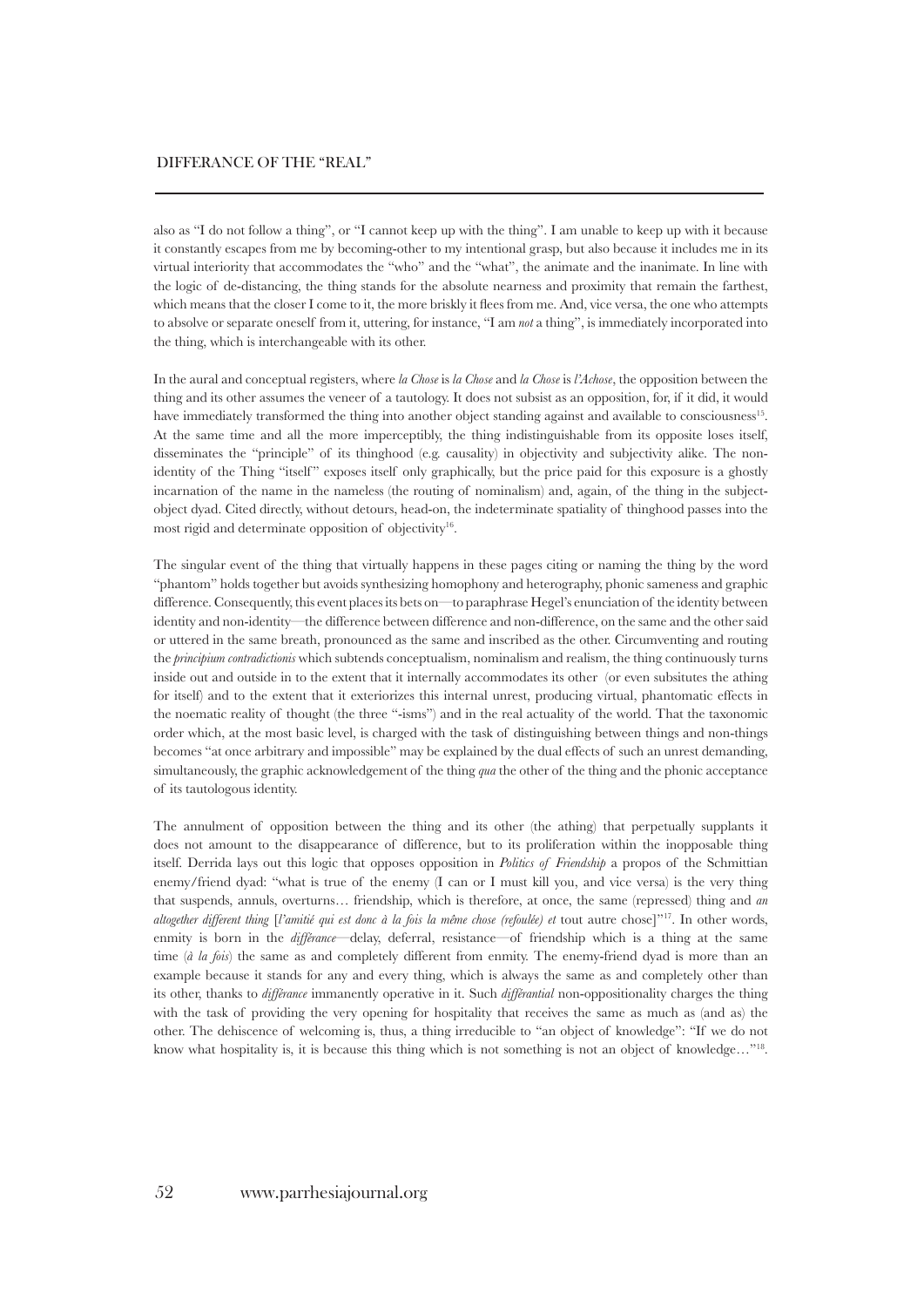#### THE EVENT OF EXPROPRIATION, OR HOW THE THING "SPIRITS AWAY"

In light of the non-coincidence with itself of the thing wherein *différance* dwells, the syntagma "*Ereignis* in abyss", featured in Derrida's book on Ponge, ought to be read not so much in terms of the placement of the event in an abstract bottomless "place without place", but in terms of its concrete consummation in the thing itself. It is, Derrida would ask us to imagine, as if the abyss opens in the thing that eventfully appropriates everything in the spacing that constitutes it as other, the spacing to which its "interiority" testifies. The fictional reality of the "as if " renders the thing virtually indeterminate when it yields the "effect of language (*fabula*), but such that only by means of it can the thing as other and as other thing come to pass with the allure of an inappropriable event (*Ereignis* in abyss) [*effet de langue* (fabula) *telle que par elle seule la chose en tant qu'autre et en tant qu'autre chose peut advenir dans l'allure d'un événement inappropriable* (Ereignis *en abîme*)]."<sup>19</sup>

Let us unpack this dense conditional statement. First, if the event of the thing is inappropriable, this is due to the fact that the thing itself is the immemorial (non)principle of appropriation virtually operative before and after any activity on the part of intentional subjectivity. The reality of *res* is the enabling limit of human possessiveness. Unlike its counterpart in traditional realism, though, Derrida's thing and the event it announces come to pass thanks to and "only by means of" the "effect of language", when the "as if" of fabulous and fabulating (i.e. ineluctably literary and textual, not purely conceptual) signification affords us a glimpse into and an approximation of the self-remarking itinerary of the thing. But the thing remarks itself as other and as the "other thing", that is, without gathering itself up in the present. In coming to pass it bypasses the present, disperses and disseminates itself, and rejects the claims of self-identity that brings home and assimilates the other to the same.

Derrida links such bypassing of the present to the historical development of "tele-technology" which speeds up, or, even, makes phenomenologically accessible a "practical *deconstruction* of the traditional and dominant concepts". Elaborating on this term, he writes:

I say 'deconstruction' because, ultimately, what I name and try to think under this word is, at bottom, nothing other than this very process [of the tele-technological], its 'taking-place' in such a way that its happening affects the very experience of place, and the recording…of this 'thing', the trace that traces (inscribes, preserves, carries, refers, or defers) the *différance* of this event which happens to place [*qui arrive au lieu*].<sup>20</sup>

Before the experience of place, there is a tracing, inscribing, preserving, carrying, etc. recording of "this 'thing'" which affects the taking-place of the place and, by implication, anything that might happen *to* it and *in* it. In other words, what pre-exists experience, not in actuality but in virtuality, entails 1) the *tele-* of distancing (diametrically opposed to the "proper" in the sense of "proximity") and, therefore, detachment, separation, but also a possibility of relationality across the divide, 2) technique or originary artificiality (*techne*) 21 and, therefore, nothing "natural", and 3) the function of tracing which is compatible with "the effect of language" and which recovers the grammatological notion of archi-writing. These three criteria—relational distancing, originary artificiality, and archi-writing—outline the trajectories whereby the inappropriable event of the thing bypasses the present and escapes the possibility of manipulation on our part.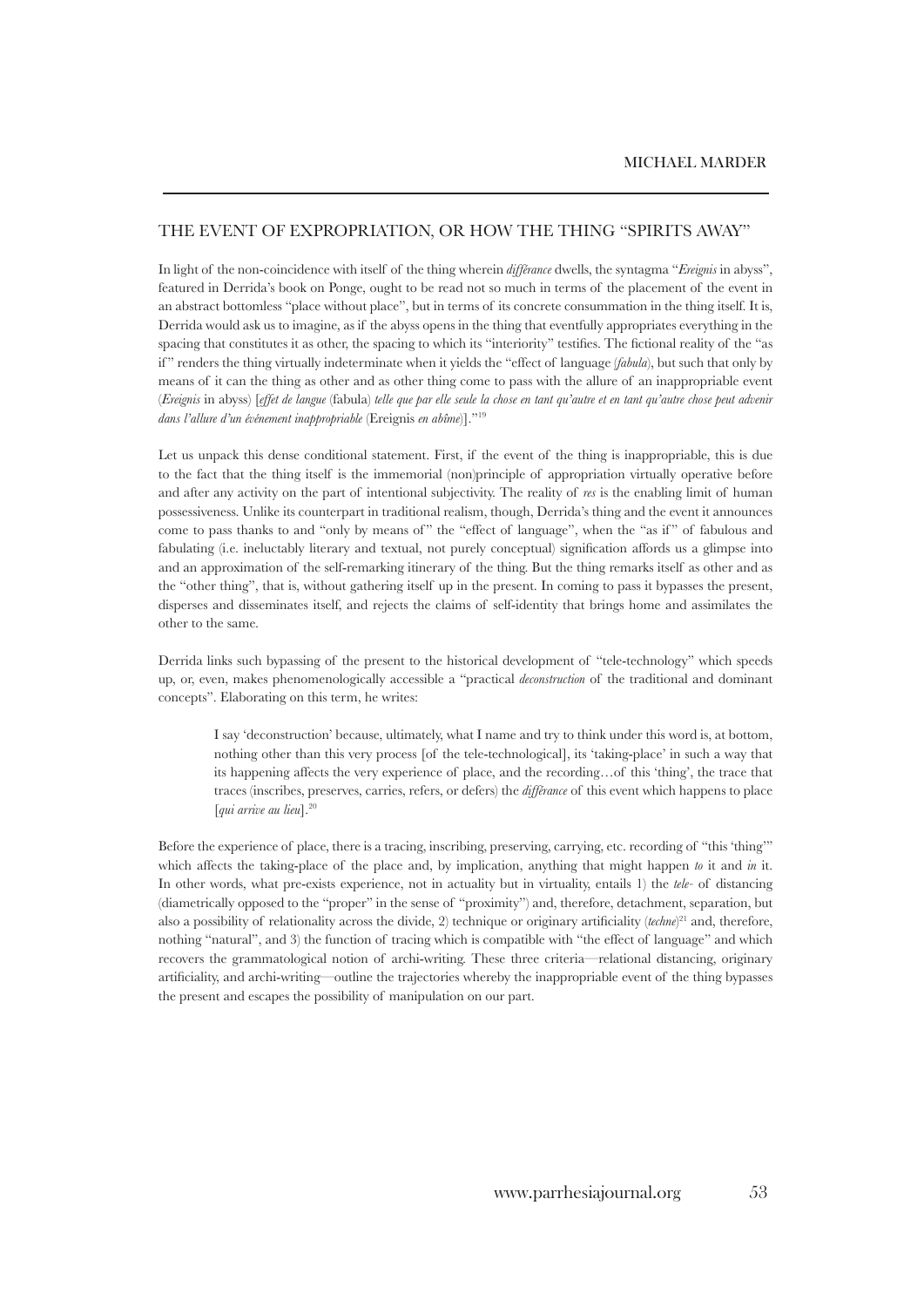Second, given that *Ereignis* is Heidegger's word, his writings on the "event of appropriation" must inform any reading of Derrida. For instance, *Contributions to Philosophy* enframes the epochal withdrawal and donation of being within the context of such an event: "Be-ing as enowning (*Ereignis*) is hesitant refusal as (non-granting). Ripeness is *fruit* and *gifting*…Be-ing holds sway in *truth* and is clearing for self-sheltering"<sup>22</sup>. Derrida's event analogously activates the "hesitant refusal as (non-granting)" *and* the "gifting" of meaning when it shelters and encrypts *différance* in the thing itself and, at the same time, clears the space or the spacing for "natural languages" that attempt, failingly but eventfully, to retrace the self-remarking, self-expressive routine of the thing<sup>23</sup>. The inappropriability of the thing that virtually appropriates everything de-subjectivizes *Ereignis* and comprises its negative moment, which is more Heideggerian than Heidegger's own critique of Husserl's psychologism would warrant<sup>24</sup>.

Conversely, "gifting" appropriation is the positive dimension of the event, in which "the thing itself always escapes [*la chose même se dérobe toujours*]"25, leaving in its wake, behind itself (and, hence, around us) a trail of what might constitute our environing "world". This fugal movement, the flight of the thing itself, could be interpreted, in the first place, as its flight *from itself* (*la chose* flees from *le même*; it subtracts itself from its sameness, self-coincidence, or identity with itself<sup>26</sup>) and, equally, as an instant of the thing's self-appropriation and selfrealization. The thing becomes other and renders itself inaccessible when it strips itself of its self-identity *and*, more interestingly still, when it is most "itself " in the internal unfolding of its otherness and *différance*. In both cases, the thing's giving withdrawal spirits away a solid foundation, a fundamental basis, from the edifice that metaphysics predicates on it and on the distinction between the same and the other. "[C]ette chose *même* étant la chose *autre* en tant qu'elle se dérobe…son silence nous commande [*This thing* itself *being the thing* other *as far as it escapes…its silence commands us*]"27: in other words, even though our approach to this non-ontological entity is always belated, even though it escapes from us as the other, what we inevitably stumble upon is not pure absence but the *after-event*, the *après-coup* of the thing's being-there expressed in the pregnant silence that resonates for us as a "command".

Third, the escape of the thing is a direct consequence of the event's placement *in abyss*, but it is important to understand what Derrida means by this syntagma in order to flesh out the sense of thingly appropriation. A preliminary analysis will reveal that the placement of *Ereignis* in abyss does not annul the effects of the appropriative event but merely turns them against themselves in the spirit of what will be later called "autoimmunization". The prime example for this development is the self-referential performativity of Ponge's *Fable* whose first line proclaims: "With the word *with* begins, therefore, this text [*Par le mot* par *commence donc ce text*]"<sup>28</sup>. What Ponge places in the abyss of a singular repetition is, certainly, nothing other than a small, monosyllabic word *par—*"by", or "with". To repeat, he deposits in the abyss this tiny word, not a thing. In "Psyche: Invention of the Other", as well as in *Signsponge*, Derrida reads this utterance as a speech act that, in Austin's felicitous terms, knows "how to do *things* with words". Indeed, Ponge's performative seems to have eliminated the thing *qua* a referent supplanted with the word "*par*" which is something other than the thing, if not the other *of* the thing. But, since the thing itself "is" its (own) other and the other thing, its withdrawal modulates the eventhood of *Ereignis* and projects outward, into the realm of self-referential signification, the spacing of *différance* encrypted in it<sup>29</sup>. Hetero-affection ensconced in auto-affection, the thing is concealed in the "fabulous" repetition, folding, or complication30 of a single word—whether it is "yes", or "perhaps", or any other—that infinitely reflects itself in a quasi-speculative fashion. This ostensible tautology is the primal scene of signification, which detaches itself from the alterity (and, by implication, from the detachment) of the thing, all the while straining to retrace its "proper" non-identity.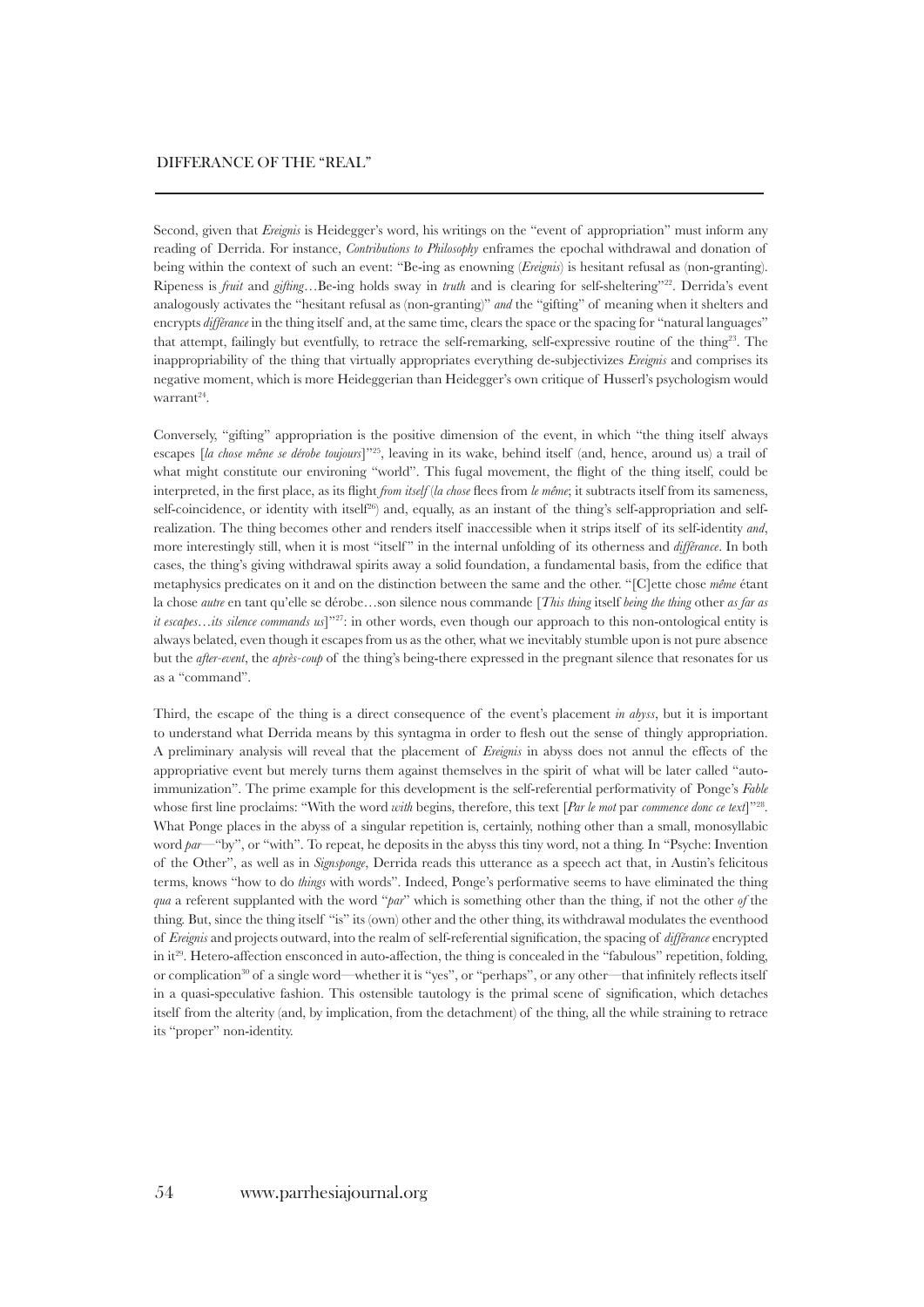The two elements of the abyss—singular repetition and dissemination of sameness—grafted onto the event give it the structure of calendarizable datability and virtuality. *Ereignis* in abyss is a unique event "always already" handed over to iterability; mourned in the unique loss of its uniqueness, it retains the possibility of a surprising return. But in what sense does Derrida insert the thing into these abyssal dynamics? And how does this affect the thing's dispossession?

It is imperative, once again, to begin with the de- or ex-propriation of the word, the signifier, the *representamen* whose property "is not to be *proper* [*propre*], that is to say absolutely *proximate* to itself (*prope, proprius*). The *represented*  is always already a *representamen*"31. This properly improper property of the signifier, which, at a distance from itself, stands for the other is the key function of the signifying relation. But, assuming that this self-distancing connotes *différance* which (is) (in) the thing itself, the non-proximity of the *representamen* to itself is a borrowed property projected out of the depths of the thing. The act of bestowing meaning, which, as Derrida comments in the next sentence, is "nothing but signs" does not shed eidetic light onto the thing but transports, contrabands, shuttles, carries over, and, thus, translates and metaphorizes bits of non-identity that emerge out of it before they recede back into the abyss of the thing. To place the event of signification in abyss is to assign and consign it to the thing itself without erasing the distance between the two cases of "self-distancing": that of the sign and that of the thing. In the latter, the former accomplishes its *telos* and, at the same time, loses itself *qua* a conventionally understood sign operative in a "natural language"32.

The second moment of the word's expropriation has to do with its analyzability into letters, syllables, graphemes and phonemes that circulate within and between texts and create a different, subterranean economy of meaning, which sometimes erupts only to cause friction with the explicit, programmatic, conscious sense of the text $33$ . It is well known that Derrida's own engagements with texts utilize this analyzability, but where does the thing fit? Playfully dividing his proper name into letters and syllables *Ja*, *Der*, *Da* in *Limited Inc.*, Derrida asks: "Is my name still 'proper', or my signature, when, in proximity to 'There. J.D.' (pronounced in French, approximately Der. J.D.)…they begin to function as integral or fragmented entities [*corps*, body], or as whole fragments of common nouns *or even of things*?"34. The iterability of the fragmented entities or bodies that temporarily come together to form a particular word underpins the expropriation of its synthetic unity in a feat, whose consequences are all the more dire when the proper name itself is pulverized or disseminated. But what is the rationale behind the ostensibly insignificant addition of "or even of things" in the end of the question?

According to Derrida, the "fragmented entities" are already something other than words (he uses the term *corps*, body, to describe them) once they have undergone the process of fragmentation. It is conceivable that they could be transfigured into other units of sense "as whole fragments of common nouns" but, before achieving this transfiguration, they must be dispensed to the abyss of the thing that interiorizes their remains and temporarily holds them back prior to projecting a new *différantial* unit. As usual, the supplementary option ("or even of things") for the engenderment of word fragments must come first in order for that which is supplemented ("common nouns") to materialize. But, more importantly, the treatment of the word's divisibility achieves two interrelated objectives: 1) it proves that this semantic unit is incapable of sustaining the ideal unity of a concept and 2) betrays the materiality of language as a body, *corps*, *res extensa*. This two-fold achievement, then, deflates the metaphysical claims of language, exposes the divisible nature of its non-formal, material substratum and, with this, reveals its mortal, finite core.

The process of the word's falling apart is not autotelic; rather, from the ruins of a word "whole fragments of common nouns of even of things" may be reborn. Regenerating out of the abyss of the thing, a new, postdeconstructive synthesis of the synthetic ("whole") and the analytic ("fragments") arises such that it would be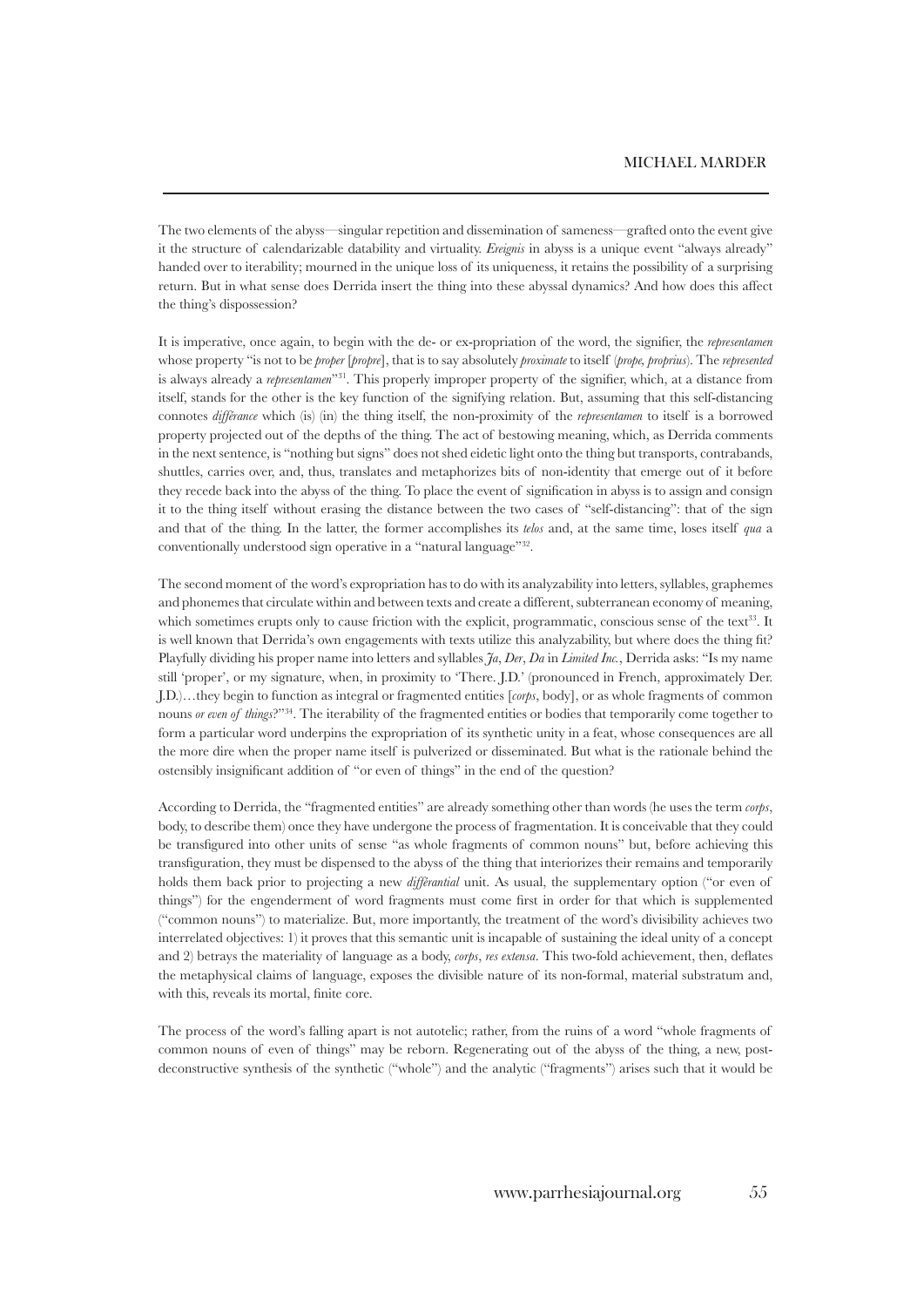no longer possible to decide whether the surviving entity is a word or a thing35. Such indecision constitutes the eventhood of the event. For example, the fragment *gl* that traverses the field of ruins constituting *Glas* survives its extraction from a myriad of words such as *glycines*, *sanglot*, *seigle*, *Gleichgewicht*, *gladiolus*, *glaviol* and *glas* itself, as well as in a modified form of *cloche*, *éclosion*, *gicle*, *clou*, etc. Derrida, nevertheless, refuses to situate this remainder squarely within the limits of speech, signification and writing:

I do not say either the signifier GL, or the phoneme GL, or the grapheme GL. Mark would be better, if the word were well understood…That has no identity [*Cela n'a pas d'identité*], sex, gender, makes no sense, is neither a definite whole nor a part detached from the whole gl remain(s) gl [*gl reste gl*]

falls (to the tomb) as must a pebble in the water…36

The impossibility of saying or writing this combination of consonants is not empirical but quasi-transcendental: "gl" belongs on the side of arche-writing (of a "mark…if the word were well understood") at the same time that it makes an appearance in a determined system of writing. Incompletely detached from particular words, empirical languages and systems of inscription, it ceases to name some thing and, thanks to this cessation, claims for itself the properties of things. First and foremost, the assemblage of these two letters possesses a certain material gravity, a certain thingly heaviness that draws it down, makes it fall, onomatopoeically, "as must a pebble in the water"37. The downward movement warrants the mark's *falling away* from the metaphysical fiction of language<sup>38</sup>, from the dream of a word properly intended (in the phenomenological sense of empty intentionality) for a particular thing, which will have been conceptually subsumed in the word's unity and unicity without a remainder..

Counteracting such metaphysical thrust, the heavy, thingly residue *gl* remains inappropriable by linguistic ideality: "gl remain(s) gl" devoid of identity and bereft of an identifiable reference<sup>39</sup>. This free-standing proposition—"gl remain(s) gl"—marked off or detached from the rest of the text in *Glas* is untranslatable into a logical expression of identity in "S is P", or its tautological expression, "A is A". In its proximity to itself (the proximity which the formally tautological character of the proposition and the word "proper" itself indicate), *gl* remains forever distanced and detached from itself by the word and the thing "remains(s)", *reste*, which is by no means synonymous with the purely synthetic function of the copula. "[N]either a definite whole nor a part detached from the whole", it indeterminately mimes the ecstasis of the thing itself, substantiates the reference to "whole fragments" in *Limited Inc.*, and, thereby, preserves the openness of a spacing in the "new synthesis" of the synthetic and the analytic. This complex gesture of binding and unbinding, or, if one could refer to it thus, of post-deconstructive synthesis motivates the self-remarking iteration of the thing. (I should note in passing that what I call "post-deconstructive synthesis" does not invalidate Derrida's own criticism of the synthetic and, potentially, totalizing activity of thought. In one sense, it stands for a certain "being-with" or co-positing (*synthesis*) of the "whole" and the "fragment" that maintains open the interstices within the former and permits the latter to persist in its singularity. In another sense, "post-deconstructive synthesis" glimpses the binding of the thing outside of a conglomeration of subjects and objects.)

The regenerative event of thingly survival drawn from the abyss of the unsayable and the un-inscribable expropriates the ideality of the phenomenon, breaking the unity of sense and sound and preventing a particular linguistic entity from becoming a "master-word". In the Husserlian vein, the ideality of the phenomenon depends on the subject who, in the absolute proximity to himself, hears himself speak: "The phenomenon continues to be an object for the voice; indeed…the ideality of the object seems to depend on the voice"40. But, faced with the mark *gl* (which is not a vocable), who would be able to hear himself speak this non-ideal non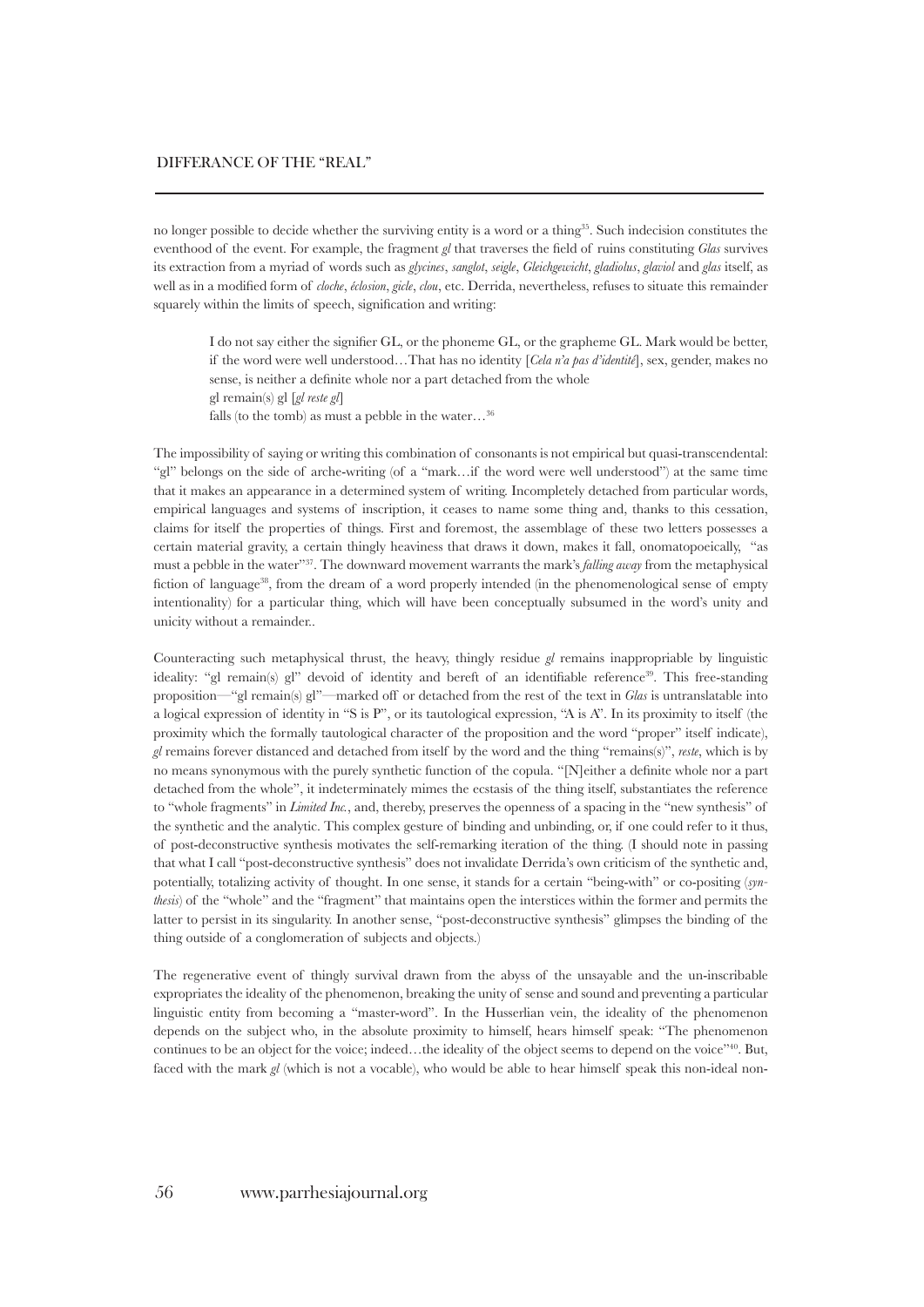object, whose non-objectivity does not veer on the side of pure subjectivity, whatever it may be, but ought to be conceived as "language without language, the language become the thing itself [*le langage sans langage, le langage devenu la chose même*<sup>[341</sup>. In and of itself, the sundering apart of the auto-affective sound or sounding of the voice signals an event of expropriation because I can no longer find myself close (proximate, *proprius*) to myself as soon as I do not hear myself speak.

Despite the adjournment of the reference to a particular kind of externality—to the fiction of a non-textual signified—the expropriation of the voice admits language into the realm of the thing. Exteriority survives *within* the word's disintegration and dispersal into a non-totalizable multiplicity of other "common nouns or even things", each of which is a "whole fragment" (like *par*) *and* "neither a definite whole nor a part detached from the whole" (like *gl*). But, instead of succumbing to the temptation to interpret this adjournment of reference in terms of Derrida's textual hyper-idealism, it would be more productive to locate the margin right in the text, that is to say, to pursue the material residue of exteriority (the thing) within language itself: "In my view, language has an outside…I do not call this, with ease, "the real" because the concept of reality is overloaded with a slew of metaphysical presuppositions…Something really exists beyond the confines of language… [namely]…the matter of traces derived from various texts..."<sup>42</sup>.

I would like to cite two reasons, due to which the existence of something "beyond the confines of language" neither contests nor compromises the famous and all-too-often misunderstood dictum, "*Il n'y a pas de hors-text*  [There is no outside-text]"<sup>43</sup>. First, textuality extends well beyond the confines of language, especially beyond the bounds of "natural" languages. Indeed, Derrida proceeds to specify that which exceeds languages in terms of textuality, "the matter of traces derived from various texts", carrying something like reality-effects. General textuality, of which this excess forms a part, is also a condition of possibility for language, an unmarked mark of the arche-trace from which it derives. Second, even if language and text were interchangeable, there would remain an enormous difference between the "there is", *il y a*, and "existence". The former connotes preexistential neutrality, which, in fact, anticipates the latter. It is in this difference between textuality and language that the event of the thing comes about. Those who wish to name it "the real" would have to make an infinitely complex detour through the thinking of paleonymy in general and its specific case, "the concept of reality… overloaded with a slew of metaphysical presuppositions".

#### CONCLUSION: POST-DECONSTRUCTIVE REALISM

Post-deconstructive realism rearticulates the paleonymies of "the thing" and "the real". But what exactly does this cryptic term entail? In *On Touching*, Derrida argues that "[f]or Nancy, touch remains the motif of an absolute, irredentist, and post-deconstructive realism [*réalisme…post-déconstructif*]…an absolute realism, but irreducible to any of the tradition's realisms"44. To insist on the ineluctable modulation of the thing by *différance* is to situate what Derrida terms "post-deconstructive realism" within deconstruction itself and to indicate how deconstructive events come to pass in the "real", which no longer warrants the stability of the onto-metaphysical project, how they transpire in the non-identical thing whose escape from us eventuates the worldhood of the phenomenological world. It is undeniable that the "post-deconstructive within deconstruction" is an anachronism, a disordering of the temporality of "before", "during", and "after", but it is an anachronistic disorder that the thing itself orders and commands before *and* after objectification. Above all, the question that ripens in this syntagma is: What does it mean to go through, to experience, or to suffer deconstruction and what remains to us of these goings-through, experiences, or sufferings?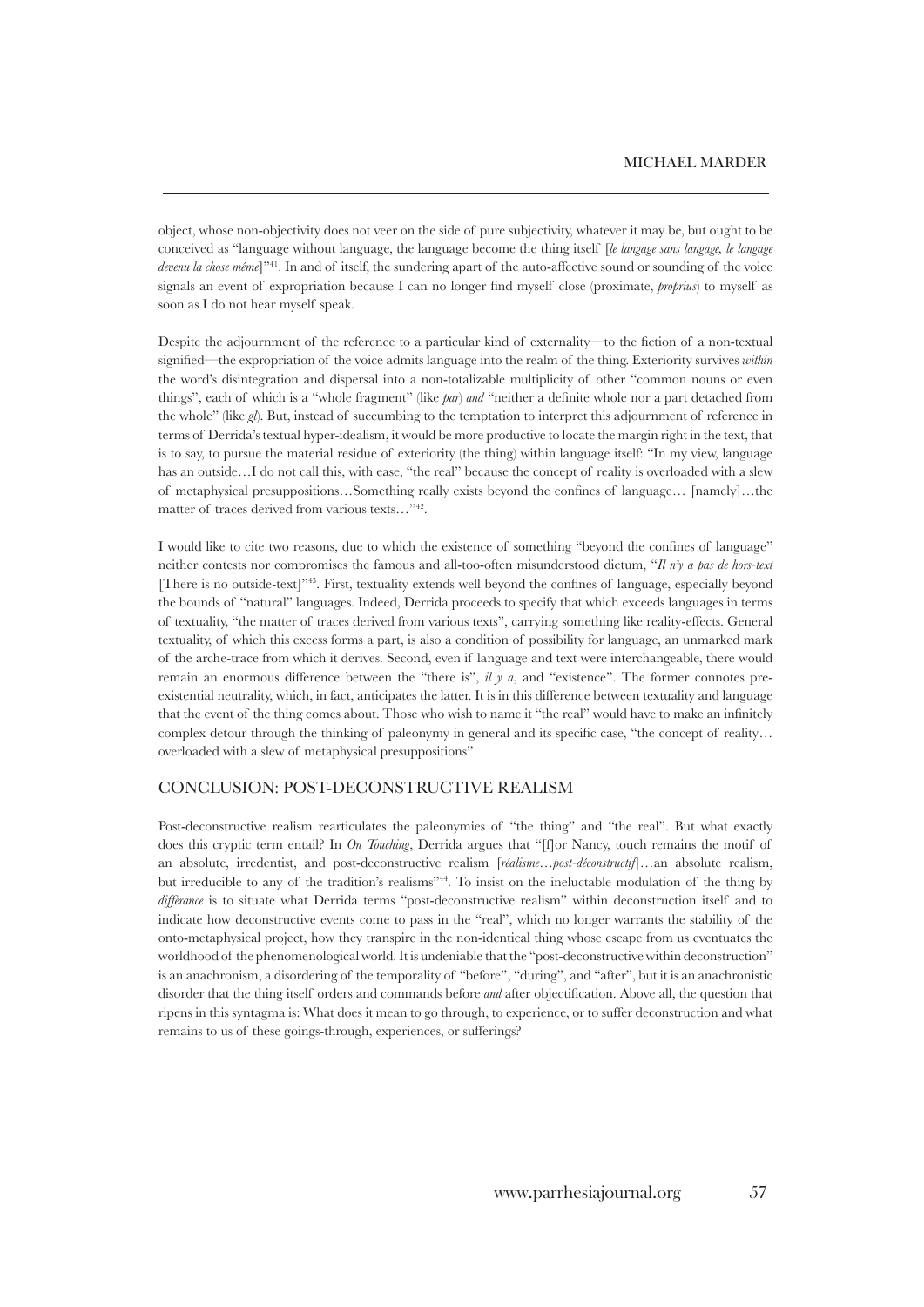Derrida's own deconstructive or post-deconstructive realism is, certainly, not the same as "any of the tradition's realisms", be they empirical or transcendental, since at its core we find the split thing, the indwelling of *différance*, the concrete figure without figure undermining and invalidating the logical principle of identity. The thing is not the same thing as what or who it is. Its non-identity with itself renders it interchangeable with any other thing and with the other of the thing (the athing); its absolute alterity does not allow the new realism to ossify in a determinate, cataloged definition, but necessitates its unfolding as a series of discontinuous beginnings and interim, provisional conjunctures. For, those who follow it are seduced and diverted away from it, while those who resist it are unwittingly drawn into its tight embrace.

MICHAEL MARDER is a post-doctoral fellow in Philosophy at the University of Toronto, where he is working on a project titled "Divided Attention". He is an associate editor of the journal *Telos*, and his articles have appeared in journals such as *New German Critique*, *Philosophy Today*, *Epoche*, *Postmodern Culture*, *Rethinking Marxism*, *Mosaic*, and *Clio*.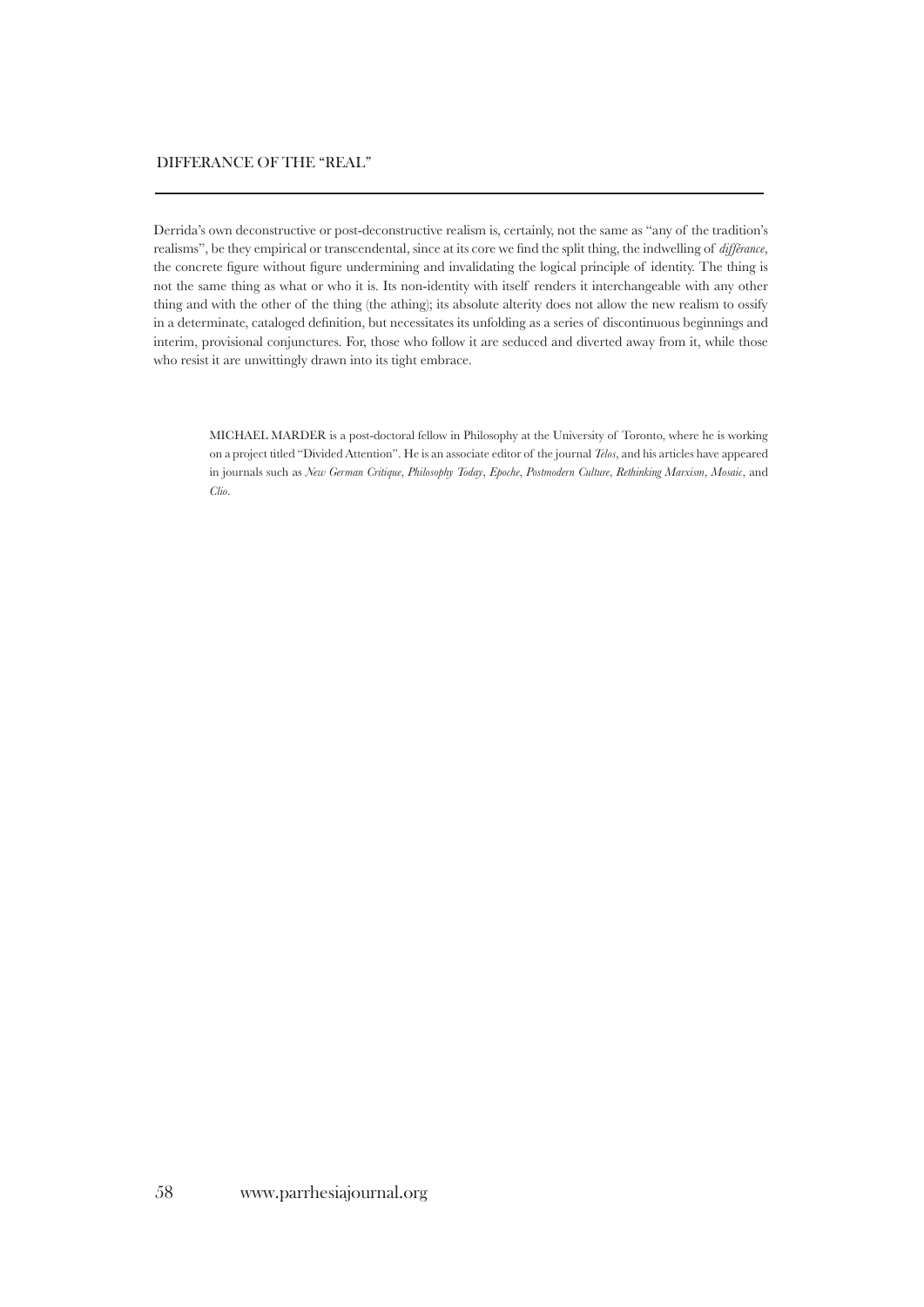#### **NOTES**

1 Jacques Derrida, *H.C. for Life, That Is to Say…*Trans. Laurent Milesi and Stefan Herbrechter (Stanford: Stanford University Press, 2006), 108.

2. Friedrich Nietzsche, *Human, All Too Human* (Cambridge and New York: Cambridge University Press, 1996), 21.

3. Jacques Derrida, *Given Time: I. Counterfeit Money*. Trans. Peggy Kamuf (Chicago & London: University of Chicago Press, 1992), 40 [59].

4. And yet, in this process, phenomenology itself fails to escape the kind of a reduction it advocates. This will be the position of Sean Gaston [*The Impossible Mourning of Jacques Derrida* (London and New York: Continuum, 2006)] who enunciates Derrida's "attempt to mark the difference (the almost nothing) between the *incomplete* as the *infinite* (phenomenology as a virtual presence, as anticipation…) and the *incomplete* as the *indefinite* (as writing, as *différance*, as the possibility and the ruin of phenomenology)" (55). This difference is housed "in the thing itself " where the distinction between "who" and "what" is still lacking, where time and space are still in the process of gestation, and where their infinite, indefinite deferral portends "the possibility and the ruin of phenomenology".

5. Jacques Derrida, *Margins of Philosophy.* Trans. Alan Bass (Chicago & London: University of Chicago Press, 1982), 9 [9].

6. It is the possibility of such non-arrival, then, that constitutes the event of the thing. In other words, contrary to the Husserl of *Ideas I* (§52), Derrida implies that the self-remarking thing *not given in the flesh or in person* is "a sign of itself ".

7. Jacques Derrida, *Of Grammatology*. Trans. Gayatri C. Spivak (Baltimore: Johns Hopkins University Press, 1997), 49 [72].

8. Jacques Derrida, *La Chose*, an unpublished seminar. *Jacques Derrida Papers*. MS-C01. Special Collections and Archives (Irvine, CA: The University of California Irvine Libraries), 13/1.

9. Jacques Derrida, *Writing and Difference*. Trans. Alan Bass (Chicago & London: University of Chicago Press, 1980), 124 [182].

10. In this regard, note the subject of Peter Fenves' "hypothesis": "*Everything* acts in secret, and by disclosing that everything acts in this way, philosophy discloses itself" ["Out of the Blue: Secrecy, Radical Evil, and the Crypt of Faith", in Richard Rand (ed.), *Futures of Jacques Derrida* (Stanford: Stanford University Press, 2001), 99, emphasis added].

11. Silvia Benso reaches a similar insight in her attempt to supplement the Levinasian "love without things" with the Heideggerian "things without love". See Silvia Benso, *The Face of Things: A Different Side of Ethics* (New York: SUNY Press, 2000).

12. Derrida, *Writing*, 127 [187].

13. Jacques Derrida, *Specters of Marx: The State of the Debt, the Work of Mourning, and the New International*. Trans. Peggy Kamuf (New York: Routledge, 1994), 138 [220].

14. Derrida, *La Chose*, 13/1.

15. In his early phenomenological works, Derrida breaks down the Husserlian object, *Gegenstand*, into *Gegen-stand*, "standingagainst". (The same is true of *ob-jet* in French and of the Greek αντικείμενον). The oppositionality essential to the objectivity of the object disappears from the Derridian interchangeability of the thing and its other.

16. The difference between Hegelian and Derridian views on negation and contradiction has incited a long-standing debate. Formally, the truth of a statement such as the one I am about to cite is hardly in doubt: "Whereas for Hegel, the thinking that acknowledged a contradiction found, in that acknowledgement, the means to negate and overcome that contradiction, Levinas, Blanchot, and Derrida, among others, are drawn to what is not negated and so to what needs must be described in terms of a faltering or weakening of negation" [Paul Davies, "This Contradiction", in *Futures of Jacques Derrida*. Ed. Richard Rand (Stanford: Stanford University Press, 2001), 31]. But what is irretrievably lost in this formal correctness is the *concrete* aporetic quality of "what is *not* negated" (for instance, in the thing by the athing) that, in fact, strengthens negation in the midst of its "faltering". This aporetic quality may be said to characterize Hegel's "determinate negation".

17. Jacques Derrida, *Politics of Friendship*. Trans. George Collins (London & New York: Verso, 1997), 122 [144], translation modified.

18. Jacques Derrida, "Hostipitality", *Angelaki 5*(3), December 2000, 10.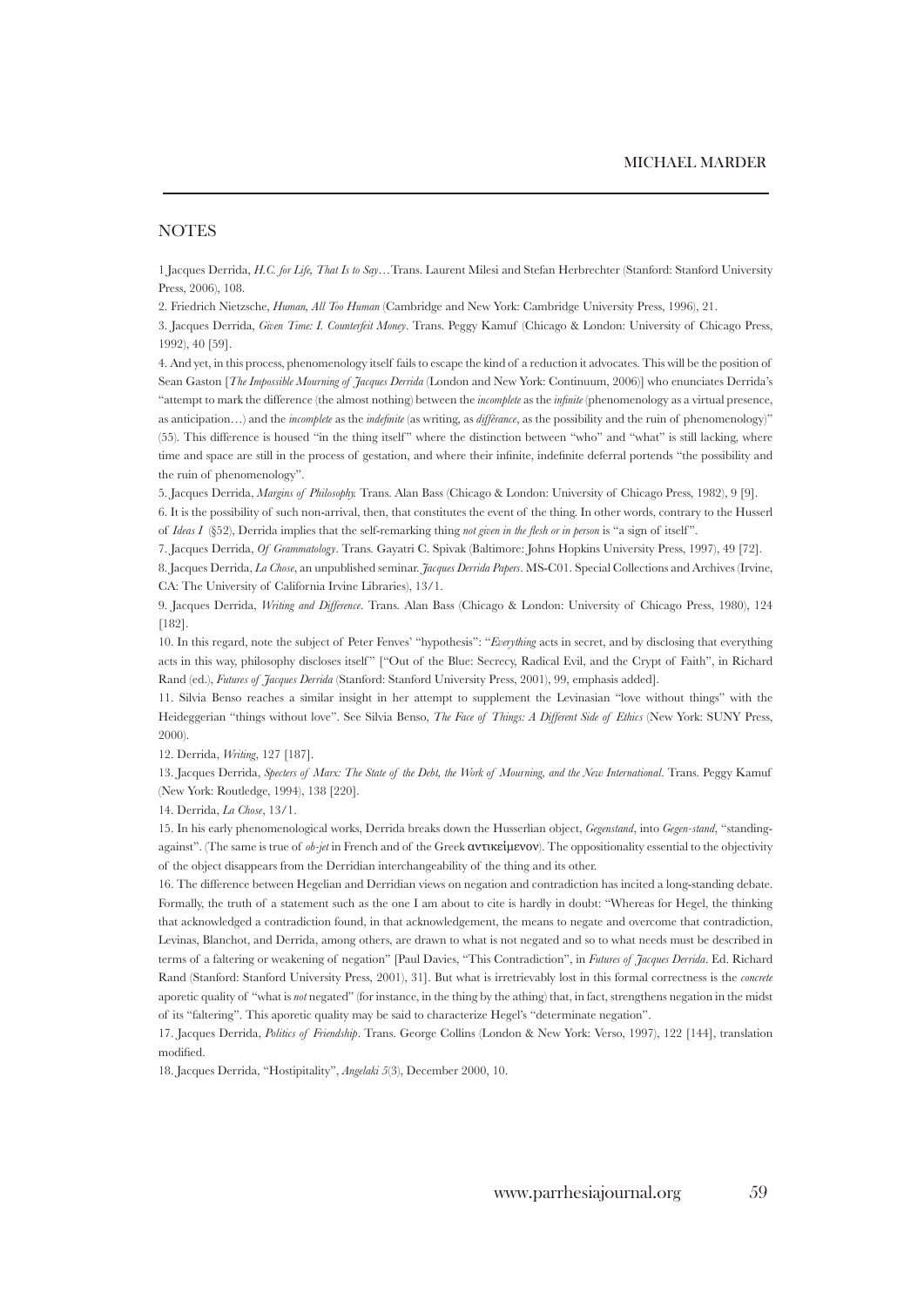19. Jacques Derrida, *Signésponge / Signsponge*. Trans. Richard Rand (New York: Columbia University Press, 1984), 102-3. One such inappropriable and catastrophic event will have been a nuclear catastrophe: "'Reality', let us say the encompassing institution of the nuclear age, is constructed by a fable, on the basis of an event that has never happened (except in fantasy, and that is not nothing at all), an event of which one can only speak, an event whose advent remains an invention by men (in all senses of the word 'invention') or which, rather, remains to be invented" [Jacques Derrida, "No Apocalypse, Not Now (Full Speed Ahead, Seven Missiles, Seven Missives)", *Diacritics 14*, Summer 1984, 23-4.]

20. Jacques Derrida and Bernard Stiegler, *Ecographies of Television: Filmed Interviews*. (Oxford & Malden: Polity Press, 2002), 36.

21. On originary technicity see Bernard Stiegler's *Technics and Time 1: The Fault of Epimetheus*. Trans. Richard Beardsworth & George Collins (Stanford: Stanford University Press, 1998).

22. Martin Heidegger, *Contributions to Philosophy (From Enowning)* Trans. Parvis Emad and Kenneth Maly (Bloomington and Indianapolis: Indiana University Press, 1999), 21.

23. This double gesture is one of the factors precipitating Marian Hobson's [*Jacques Derrida: Opening Lines* (London & New York: Routledge, 1998)] brief analysis of thinghood in Derrida, in which she writes that "'la chose' is both an unobtainable singular, and the possibility of common everyday things" (133)

24. Cf. Martin Heidegger, *History of the Concept of Time: Prolegomena*. Trans. Theodore Kisiel (Bloomington and Indianapolis: Indiana University Press, 1985).

25. Jacques Derrida, *Speech and Phenomena and Other Essays on Husserl's Theory of Signs*. Trans. David B. Allison (Evanston: Northwestern University Press, 1973), 104 [117].

26. Like Heidegger's Being, the thing is here placed "under erasure".

27. Jacques Derrida, *Déplier Ponge: Entretien avec Gérard Farasse* (Villeneuve d'Ascq: Presses Universitaires du Septrentrion, 2005), 66. This is why David Willard is wrong in suggesting that Derrida's "linguistic idealism" is expressed in allowing beings to gain presence through naming and predication that bestow identity and thinghood. *Au contraire*, withdrawing itself, the thing can only give a gift of non-identity to everything that supplants it. Cf. David Willard, "Predication as Originary Violence: A Phenomenological Critique of Derrida's View of Intentionality", in G. Madison (ed.), *Working Through Derrida* (Evanston: Northwestern University Press, 1993). In his retort, Timothy Mooney ["Derrida's Empirical Realism, *Philosophy & Social Criticism 25*(5), 33-56] corrects Willard by noting that since *différance* is not a classical concept, it cannot stand for "productive or originary causality" (43).

28. Quoted in Jacques Derrida, *Psyché: Inventions de L'Autre* (Paris: Galilée, 2003), 19.

29. This is a clear case where "language can…'normally' become its own 'abnormal' object" which "derive[s] from the structural iterability of the mark" (L 82). One could also refer to Giorgio Agamben's essay "The Thing Itself" [in *Potentialities: Collected Essays in Philosophy*. Trans. Daniel Heller-Roazen (Stanford: Stanford University Press, 1999)], dedicated to Jacques Derrida. In this treatment of Plato's esoteric doctrine, Agamben writes: "The thing itself therefore has its essential place in language, even if language is certainly not adequate to it, on account, Plato says, of what is weak in language" (31). This strong weakness or weak strength is, precisely, the language's normal becoming its own abnormal object.

30. Derrida, *Psyché*, 58.

31. Derrida, *Of Grammatology*, 50.

32. Derrida writes: "A sign is never an event, if by event we mean an irreplaceable and irreversible empirical particular" (*Speech*, 50). By "event" Derrida does not mean "an irreplaceable and irreversible empirical particular", but rather the difference inherent in every iteration, replacement, and reversal. Nonetheless, taking at face value this strategically schematized standoff between the "empirical particular" and "ideal signification", one could conclude that, thanks to its placement in the abyss of the thing, signification absolves itself of its ties to ideality and, by implication, something like an event of the sign becomes plausible.

33. In other words, language gives us the world and, at the same time, expropriates signifying subjects. Along these lines, Sean Gaston [*Derrida and Disinterest* (London and New York: Continuum, 2005)] accentuates the fact that in Levinas's philosophy, dispossession (which is synonymous with expropriation) is a hallmark of the other-oriented discourse, which yields the